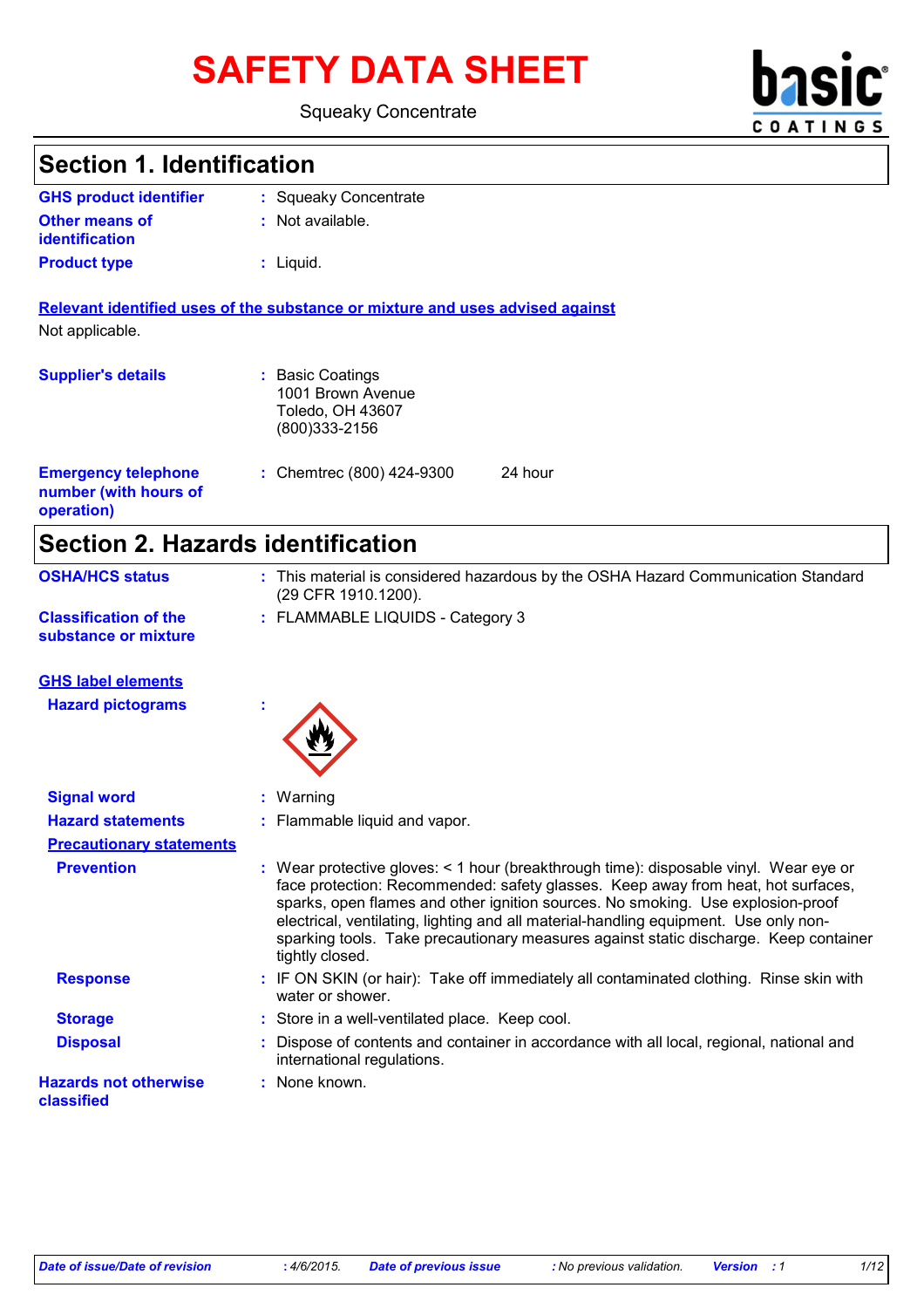### **Section 3. Composition/information on ingredients**

### **Substance/mixture**

#### **Other means of identification**

**:** Mixture

**:** Not available.

#### **CAS number/other identifiers**

| <b>CAS number</b>   | : Not applicable.      |
|---------------------|------------------------|
| <b>Product code</b> | : 32724, formula T1098 |

| <b>Ingredient name</b> | $\frac{9}{6}$ | <b>CAS number</b> |
|------------------------|---------------|-------------------|
| 1-Methoxypropan-2-ol   | l≥5 - <10     | 107-98-2          |
| Isopropyl alcohol      | $\geq 5 - 5$  | $ 67-63-0 $       |

Any concentration shown as a range is to protect confidentiality or is due to batch variation.

**There are no additional ingredients present which, within the current knowledge of the supplier and in the concentrations applicable, are classified as hazardous to health or the environment and hence require reporting in this section.**

**Occupational exposure limits, if available, are listed in Section 8.**

### **Section 4. First aid measures**

| <b>Description of necessary first aid measures</b> |                                                                                                                                                                                                                                                                                                                                                                                                                                                                                                                                                                                                                                                                                                                                                                                                                           |  |
|----------------------------------------------------|---------------------------------------------------------------------------------------------------------------------------------------------------------------------------------------------------------------------------------------------------------------------------------------------------------------------------------------------------------------------------------------------------------------------------------------------------------------------------------------------------------------------------------------------------------------------------------------------------------------------------------------------------------------------------------------------------------------------------------------------------------------------------------------------------------------------------|--|
| <b>Eye contact</b>                                 | : Immediately flush eyes with plenty of water, occasionally lifting the upper and lower<br>eyelids. Check for and remove any contact lenses. Continue to rinse for at least 10<br>minutes. Get medical attention if irritation occurs.                                                                                                                                                                                                                                                                                                                                                                                                                                                                                                                                                                                    |  |
| <b>Inhalation</b>                                  | : Remove victim to fresh air and keep at rest in a position comfortable for breathing. If<br>not breathing, if breathing is irregular or if respiratory arrest occurs, provide artificial<br>respiration or oxygen by trained personnel. It may be dangerous to the person providing<br>aid to give mouth-to-mouth resuscitation. Get medical attention if adverse health effects<br>persist or are severe. If unconscious, place in recovery position and get medical<br>attention immediately. Maintain an open airway. Loosen tight clothing such as a collar,<br>tie, belt or waistband.                                                                                                                                                                                                                              |  |
| <b>Skin contact</b>                                | : Flush contaminated skin with plenty of water. Remove contaminated clothing and<br>shoes. Get medical attention if symptoms occur. Wash clothing before reuse. Clean<br>shoes thoroughly before reuse.                                                                                                                                                                                                                                                                                                                                                                                                                                                                                                                                                                                                                   |  |
| <b>Ingestion</b>                                   | : Wash out mouth with water. Remove dentures if any. Remove victim to fresh air and<br>keep at rest in a position comfortable for breathing. If material has been swallowed and<br>the exposed person is conscious, give small quantities of water to drink. Stop if the<br>exposed person feels sick as vomiting may be dangerous. Do not induce vomiting<br>unless directed to do so by medical personnel. If vomiting occurs, the head should be<br>kept low so that vomit does not enter the lungs. Get medical attention if adverse health<br>effects persist or are severe. Never give anything by mouth to an unconscious person.<br>If unconscious, place in recovery position and get medical attention immediately.<br>Maintain an open airway. Loosen tight clothing such as a collar, tie, belt or waistband. |  |

| Most important symptoms/effects, acute and delayed |                                                     |  |
|----------------------------------------------------|-----------------------------------------------------|--|
| <b>Potential acute health effects</b>              |                                                     |  |
| Eye contact                                        | : No known significant effects or critical hazards. |  |
| <b>Inhalation</b>                                  | : No known significant effects or critical hazards. |  |
| <b>Skin contact</b>                                | : No known significant effects or critical hazards. |  |
| <b>Ingestion</b>                                   | : No known significant effects or critical hazards. |  |
| <b>Over-exposure signs/symptoms</b>                |                                                     |  |
| Eye contact                                        | : No specific data.                                 |  |
| <b>Inhalation</b>                                  | : No specific data.                                 |  |
| <b>Skin contact</b>                                | : No specific data.                                 |  |
| <b>Ingestion</b>                                   | : No specific data.                                 |  |
|                                                    |                                                     |  |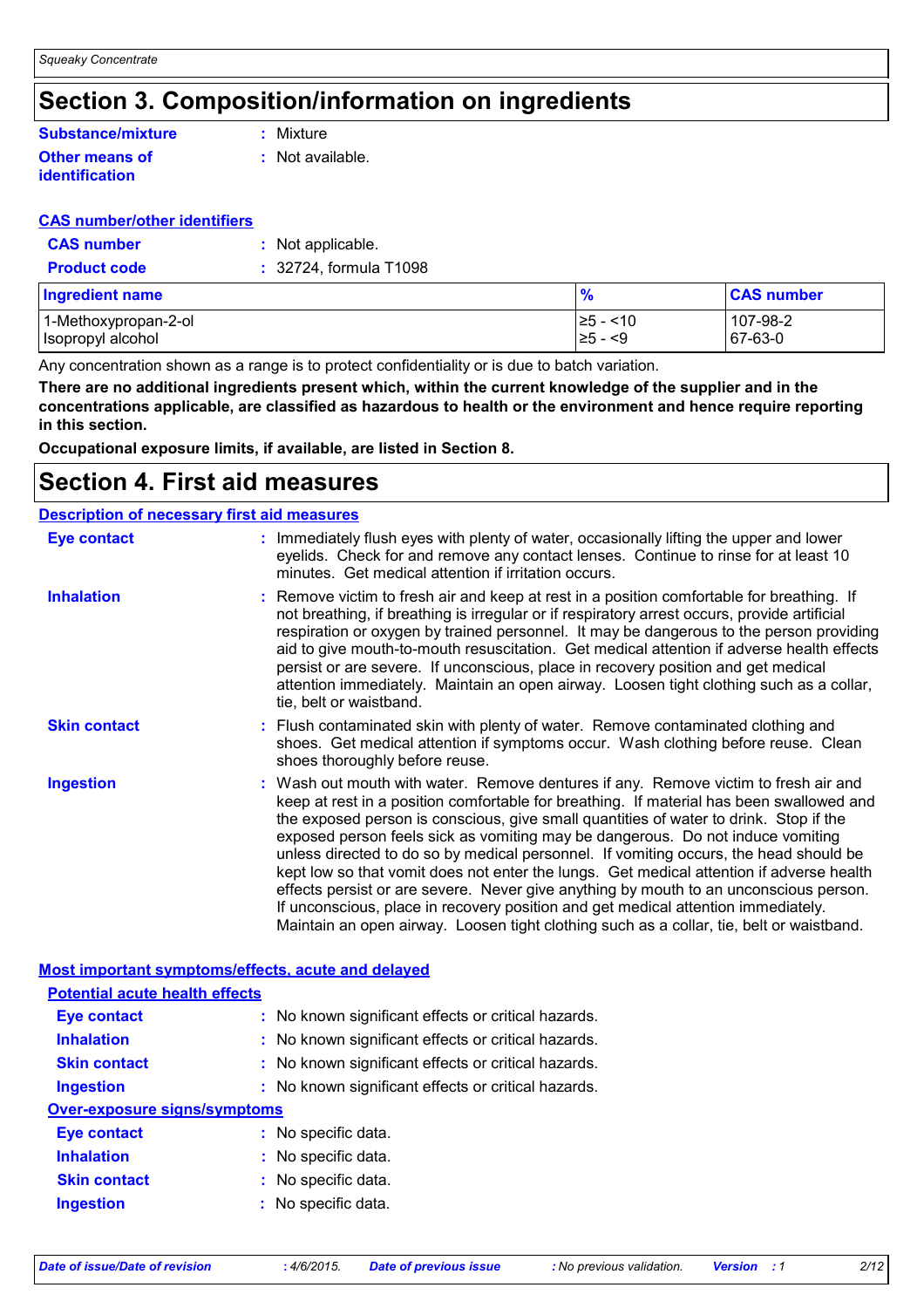### **Section 4. First aid measures**

|                                   | Indication of immediate medical attention and special treatment needed, if necessary                                                                                        |
|-----------------------------------|-----------------------------------------------------------------------------------------------------------------------------------------------------------------------------|
| <b>Notes to physician</b>         | : Treat symptomatically. Contact poison treatment specialist immediately if large<br>quantities have been ingested or inhaled.                                              |
| <b>Specific treatments</b>        | : No specific treatment.                                                                                                                                                    |
| <b>Protection of first-aiders</b> | No action shall be taken involving any personal risk or without suitable training. It may<br>be dangerous to the person providing aid to give mouth-to-mouth resuscitation. |

#### **See toxicological information (Section 11)**

### **Section 5. Fire-fighting measures**

| <b>Extinguishing media</b>                               |                                                                                                                                                                                                                                                                                                                               |
|----------------------------------------------------------|-------------------------------------------------------------------------------------------------------------------------------------------------------------------------------------------------------------------------------------------------------------------------------------------------------------------------------|
| <b>Suitable extinguishing</b><br>media                   | : Use dry chemical, $CO2$ , water spray (fog) or foam.                                                                                                                                                                                                                                                                        |
| <b>Unsuitable extinguishing</b><br>media                 | : Do not use water jet.                                                                                                                                                                                                                                                                                                       |
| <b>Specific hazards arising</b><br>from the chemical     | : Flammable liquid and vapor. In a fire or if heated, a pressure increase will occur and<br>the container may burst, with the risk of a subsequent explosion. Runoff to sewer may<br>create fire or explosion hazard.                                                                                                         |
| <b>Hazardous thermal</b><br>decomposition products       | Decomposition products may include the following materials:<br>carbon dioxide<br>carbon monoxide                                                                                                                                                                                                                              |
| <b>Special protective actions</b><br>for fire-fighters   | : Promptly isolate the scene by removing all persons from the vicinity of the incident if<br>there is a fire. No action shall be taken involving any personal risk or without suitable<br>training. Move containers from fire area if this can be done without risk. Use water<br>spray to keep fire-exposed containers cool. |
| <b>Special protective</b><br>equipment for fire-fighters | Fire-fighters should wear appropriate protective equipment and self-contained breathing<br>apparatus (SCBA) with a full face-piece operated in positive pressure mode.                                                                                                                                                        |

### **Section 6. Accidental release measures**

|                                                              | <b>Personal precautions, protective equipment and emergency procedures</b>                                                                                                                                                                                                                                                                                                                                                                                                                      |
|--------------------------------------------------------------|-------------------------------------------------------------------------------------------------------------------------------------------------------------------------------------------------------------------------------------------------------------------------------------------------------------------------------------------------------------------------------------------------------------------------------------------------------------------------------------------------|
| For non-emergency<br>personnel                               | : No action shall be taken involving any personal risk or without suitable training.<br>Evacuate surrounding areas. Keep unnecessary and unprotected personnel from<br>entering. Do not touch or walk through spilled material. Shut off all ignition sources.<br>No flares, smoking or flames in hazard area. Avoid breathing vapor or mist. Provide<br>adequate ventilation. Wear appropriate respirator when ventilation is inadequate. Put<br>on appropriate personal protective equipment. |
| For emergency responders :                                   | If specialised clothing is required to deal with the spillage, take note of any information<br>in Section 8 on suitable and unsuitable materials. See also the information in "For non-<br>emergency personnel".                                                                                                                                                                                                                                                                                |
| <b>Environmental precautions</b>                             | : Avoid dispersal of spilled material and runoff and contact with soil, waterways, drains<br>and sewers. Inform the relevant authorities if the product has caused environmental<br>pollution (sewers, waterways, soil or air).                                                                                                                                                                                                                                                                 |
| <b>Methods and materials for containment and cleaning up</b> |                                                                                                                                                                                                                                                                                                                                                                                                                                                                                                 |
| <b>Small spill</b>                                           | : Stop leak if without risk. Move containers from spill area. Use spark-proof tools and<br>explosion-proof equipment. Dilute with water and mop up if water-soluble. Alternatively,<br>or if water-insoluble, absorb with an inert dry material and place in an appropriate waste<br>disposal container. Dispose of via a licensed waste disposal contractor.                                                                                                                                   |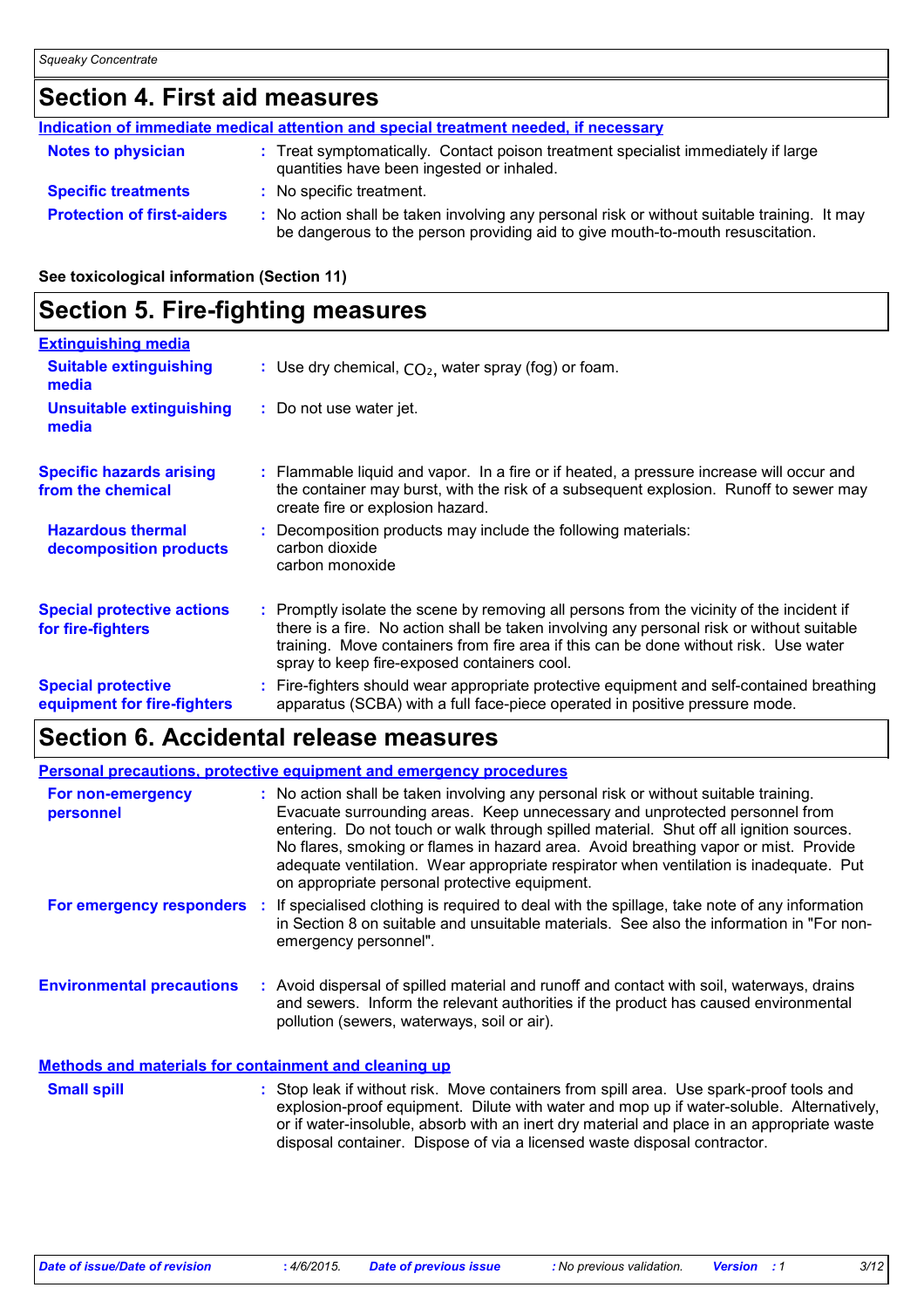### **Section 6. Accidental release measures**

| <b>Large spill</b> | : Stop leak if without risk. Move containers from spill area. Use spark-proof tools and<br>explosion-proof equipment. Approach release from upwind. Prevent entry into sewers,<br>water courses, basements or confined areas. Wash spillages into an effluent treatment<br>plant or proceed as follows. Contain and collect spillage with non-combustible,<br>absorbent material e.g. sand, earth, vermiculite or diatomaceous earth and place in<br>container for disposal according to local regulations (see Section 13). Dispose of via a<br>licensed waste disposal contractor. Contaminated absorbent material may pose the |
|--------------------|-----------------------------------------------------------------------------------------------------------------------------------------------------------------------------------------------------------------------------------------------------------------------------------------------------------------------------------------------------------------------------------------------------------------------------------------------------------------------------------------------------------------------------------------------------------------------------------------------------------------------------------|
|                    | same hazard as the spilled product. Note: see Section 1 for emergency contact                                                                                                                                                                                                                                                                                                                                                                                                                                                                                                                                                     |
|                    | information and Section 13 for waste disposal.                                                                                                                                                                                                                                                                                                                                                                                                                                                                                                                                                                                    |

### **Section 7. Handling and storage**

| <b>Precautions for safe handling</b>                                             |                                                                                                                                                                                                                                                                                                                                                                                                                                                                                                                                                                                                                                                                                                                                                                                                                                                               |
|----------------------------------------------------------------------------------|---------------------------------------------------------------------------------------------------------------------------------------------------------------------------------------------------------------------------------------------------------------------------------------------------------------------------------------------------------------------------------------------------------------------------------------------------------------------------------------------------------------------------------------------------------------------------------------------------------------------------------------------------------------------------------------------------------------------------------------------------------------------------------------------------------------------------------------------------------------|
| <b>Protective measures</b>                                                       | : Put on appropriate personal protective equipment (see Section 8). Do not ingest. Avoid<br>contact with eyes, skin and clothing. Avoid breathing vapor or mist. Use only with<br>adequate ventilation. Wear appropriate respirator when ventilation is inadequate. Do<br>not enter storage areas and confined spaces unless adequately ventilated. Keep in the<br>original container or an approved alternative made from a compatible material, kept<br>tightly closed when not in use. Store and use away from heat, sparks, open flame or<br>any other ignition source. Use explosion-proof electrical (ventilating, lighting and<br>material handling) equipment. Use only non-sparking tools. Take precautionary<br>measures against electrostatic discharges. Empty containers retain product residue<br>and can be hazardous. Do not reuse container. |
| <b>Advice on general</b><br>occupational hygiene                                 | : Eating, drinking and smoking should be prohibited in areas where this material is<br>handled, stored and processed. Workers should wash hands and face before eating,<br>drinking and smoking. Remove contaminated clothing and protective equipment before<br>entering eating areas. See also Section 8 for additional information on hygiene<br>measures.                                                                                                                                                                                                                                                                                                                                                                                                                                                                                                 |
| <b>Conditions for safe storage,</b><br>including any<br><b>incompatibilities</b> | Store in accordance with local regulations. Store in a segregated and approved area.<br>Store in original container protected from direct sunlight in a dry, cool and well-ventilated<br>area, away from incompatible materials (see Section 10) and food and drink. Eliminate<br>all ignition sources. Separate from oxidizing materials. Keep container tightly closed<br>and sealed until ready for use. Containers that have been opened must be carefully<br>resealed and kept upright to prevent leakage. Do not store in unlabeled containers.<br>Use appropriate containment to avoid environmental contamination.                                                                                                                                                                                                                                    |

### **Section 8. Exposure controls/personal protection**

#### **Control parameters**

#### **Occupational exposure limits**

| <b>Ingredient name</b>         |            |                               | <b>Exposure limits</b>                                  |
|--------------------------------|------------|-------------------------------|---------------------------------------------------------|
| 1-Methoxypropan-2-ol           |            |                               | <b>ACGIH TLV (United States, 4/2014).</b>               |
|                                |            |                               | TWA: 50 ppm 8 hours.                                    |
|                                |            |                               | TWA: 184 mg/m <sup>3</sup> 8 hours.                     |
|                                |            |                               | STEL: 100 ppm 15 minutes.                               |
|                                |            |                               | STEL: 369 mg/m <sup>3</sup> 15 minutes.                 |
|                                |            |                               | OSHA PEL 1989 (United States, 3/1989).                  |
|                                |            |                               | TWA: 100 ppm 8 hours.                                   |
|                                |            |                               | TWA: $360$ mg/m <sup>3</sup> 8 hours.                   |
|                                |            |                               | STEL: 150 ppm 15 minutes.                               |
|                                |            |                               | STEL: 540 mg/m <sup>3</sup> 15 minutes.                 |
|                                |            |                               | NIOSH REL (United States, 10/2013).                     |
|                                |            |                               | TWA: 100 ppm 10 hours.                                  |
|                                |            |                               | TWA: 360 mg/m <sup>3</sup> 10 hours.                    |
|                                |            |                               | STEL: 150 ppm 15 minutes.                               |
|                                |            |                               | STEL: 540 mg/m <sup>3</sup> 15 minutes.                 |
| Isopropyl alcohol              |            |                               | ACGIH TLV (United States, 4/2014).                      |
|                                |            |                               | TWA: 200 ppm 8 hours.                                   |
|                                |            |                               | STEL: 400 ppm 15 minutes.                               |
|                                |            |                               | OSHA PEL 1989 (United States, 3/1989).                  |
| Date of issue/Date of revision | :4/6/2015. | <b>Date of previous issue</b> | 4/12<br><b>Version</b> : 1<br>: No previous validation. |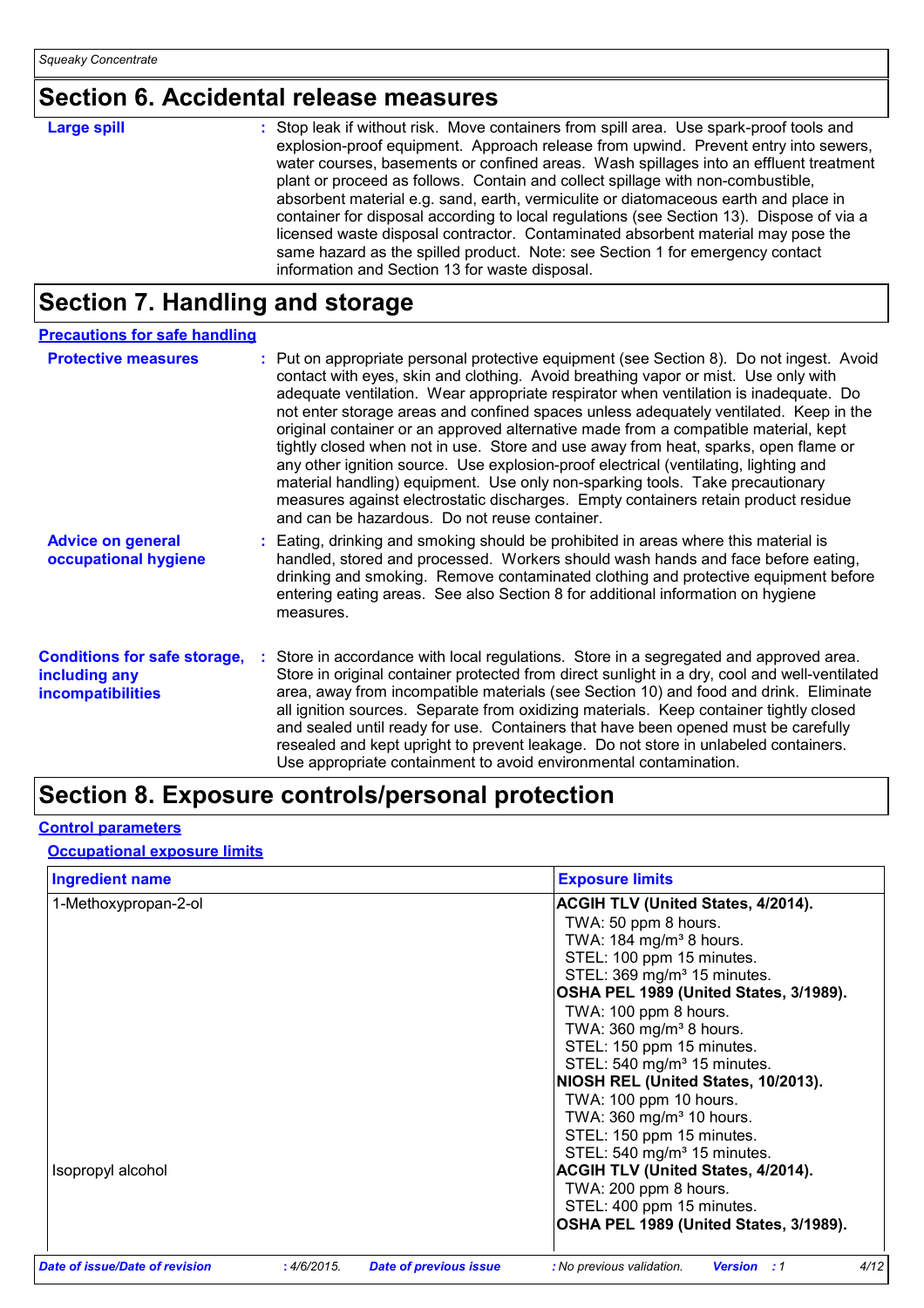## **Section 8. Exposure controls/personal protection**

|                                                   | TWA: 400 ppm 8 hours.<br>TWA: 980 mg/m <sup>3</sup> 8 hours.                                                                                                                                                                                                                                                                                                                                                                                                                                                                                                                                                                                                             |  |
|---------------------------------------------------|--------------------------------------------------------------------------------------------------------------------------------------------------------------------------------------------------------------------------------------------------------------------------------------------------------------------------------------------------------------------------------------------------------------------------------------------------------------------------------------------------------------------------------------------------------------------------------------------------------------------------------------------------------------------------|--|
|                                                   | STEL: 500 ppm 15 minutes.                                                                                                                                                                                                                                                                                                                                                                                                                                                                                                                                                                                                                                                |  |
|                                                   | STEL: 1225 mg/m <sup>3</sup> 15 minutes.                                                                                                                                                                                                                                                                                                                                                                                                                                                                                                                                                                                                                                 |  |
|                                                   | NIOSH REL (United States, 10/2013).                                                                                                                                                                                                                                                                                                                                                                                                                                                                                                                                                                                                                                      |  |
|                                                   | TWA: 400 ppm 10 hours.                                                                                                                                                                                                                                                                                                                                                                                                                                                                                                                                                                                                                                                   |  |
|                                                   | TWA: 980 mg/m <sup>3</sup> 10 hours.                                                                                                                                                                                                                                                                                                                                                                                                                                                                                                                                                                                                                                     |  |
|                                                   | STEL: 500 ppm 15 minutes.<br>STEL: 1225 mg/m <sup>3</sup> 15 minutes.                                                                                                                                                                                                                                                                                                                                                                                                                                                                                                                                                                                                    |  |
|                                                   | OSHA PEL (United States, 2/2013).                                                                                                                                                                                                                                                                                                                                                                                                                                                                                                                                                                                                                                        |  |
|                                                   | TWA: 400 ppm 8 hours.                                                                                                                                                                                                                                                                                                                                                                                                                                                                                                                                                                                                                                                    |  |
|                                                   | TWA: 980 mg/m <sup>3</sup> 8 hours.                                                                                                                                                                                                                                                                                                                                                                                                                                                                                                                                                                                                                                      |  |
| <b>Appropriate engineering</b><br><b>controls</b> | : Use only with adequate ventilation. Use process enclosures, local exhaust ventilation or<br>other engineering controls to keep worker exposure to airborne contaminants below any<br>recommended or statutory limits. The engineering controls also need to keep gas,<br>vapor or dust concentrations below any lower explosive limits. Use explosion-proof<br>ventilation equipment.                                                                                                                                                                                                                                                                                  |  |
| <b>Environmental exposure</b><br>controls         | Emissions from ventilation or work process equipment should be checked to ensure<br>they comply with the requirements of environmental protection legislation. In some<br>cases, fume scrubbers, filters or engineering modifications to the process equipment<br>will be necessary to reduce emissions to acceptable levels.                                                                                                                                                                                                                                                                                                                                            |  |
| <b>Individual protection measures</b>             |                                                                                                                                                                                                                                                                                                                                                                                                                                                                                                                                                                                                                                                                          |  |
| <b>Hygiene measures</b>                           | : Wash hands, forearms and face thoroughly after handling chemical products, before<br>eating, smoking and using the lavatory and at the end of the working period.<br>Appropriate techniques should be used to remove potentially contaminated clothing.<br>Wash contaminated clothing before reusing. Ensure that eyewash stations and safety<br>showers are close to the workstation location.                                                                                                                                                                                                                                                                        |  |
| <b>Eye/face protection</b>                        | Safety eyewear complying with an approved standard should be used when a risk<br>assessment indicates this is necessary to avoid exposure to liquid splashes, mists,<br>gases or dusts. If contact is possible, the following protection should be worn, unless<br>the assessment indicates a higher degree of protection: safety glasses with side-<br>shields. Recommended: safety glasses                                                                                                                                                                                                                                                                             |  |
| <b>Skin protection</b>                            |                                                                                                                                                                                                                                                                                                                                                                                                                                                                                                                                                                                                                                                                          |  |
| <b>Hand protection</b>                            | : Chemical-resistant, impervious gloves complying with an approved standard should be<br>worn at all times when handling chemical products if a risk assessment indicates this is<br>necessary. Considering the parameters specified by the glove manufacturer, check<br>during use that the gloves are still retaining their protective properties. It should be<br>noted that the time to breakthrough for any glove material may be different for different<br>glove manufacturers. In the case of mixtures, consisting of several substances, the<br>protection time of the gloves cannot be accurately estimated. < 1 hour (breakthrough<br>time): disposable vinyl |  |
| <b>Body protection</b>                            | Personal protective equipment for the body should be selected based on the task being<br>performed and the risks involved and should be approved by a specialist before<br>handling this product. When there is a risk of ignition from static electricity, wear anti-<br>static protective clothing. For the greatest protection from static discharges, clothing<br>should include anti-static overalls, boots and gloves.                                                                                                                                                                                                                                             |  |
| <b>Other skin protection</b>                      | : Appropriate footwear and any additional skin protection measures should be selected<br>based on the task being performed and the risks involved and should be approved by a<br>specialist before handling this product.                                                                                                                                                                                                                                                                                                                                                                                                                                                |  |
| <b>Respiratory protection</b>                     | Use a properly fitted, air-purifying or air-fed respirator complying with an approved<br>standard if a risk assessment indicates this is necessary. Respirator selection must be<br>based on known or anticipated exposure levels, the hazards of the product and the safe<br>working limits of the selected respirator.                                                                                                                                                                                                                                                                                                                                                 |  |
| <b>Personal protective</b>                        |                                                                                                                                                                                                                                                                                                                                                                                                                                                                                                                                                                                                                                                                          |  |
| equipment (Pictograms)                            |                                                                                                                                                                                                                                                                                                                                                                                                                                                                                                                                                                                                                                                                          |  |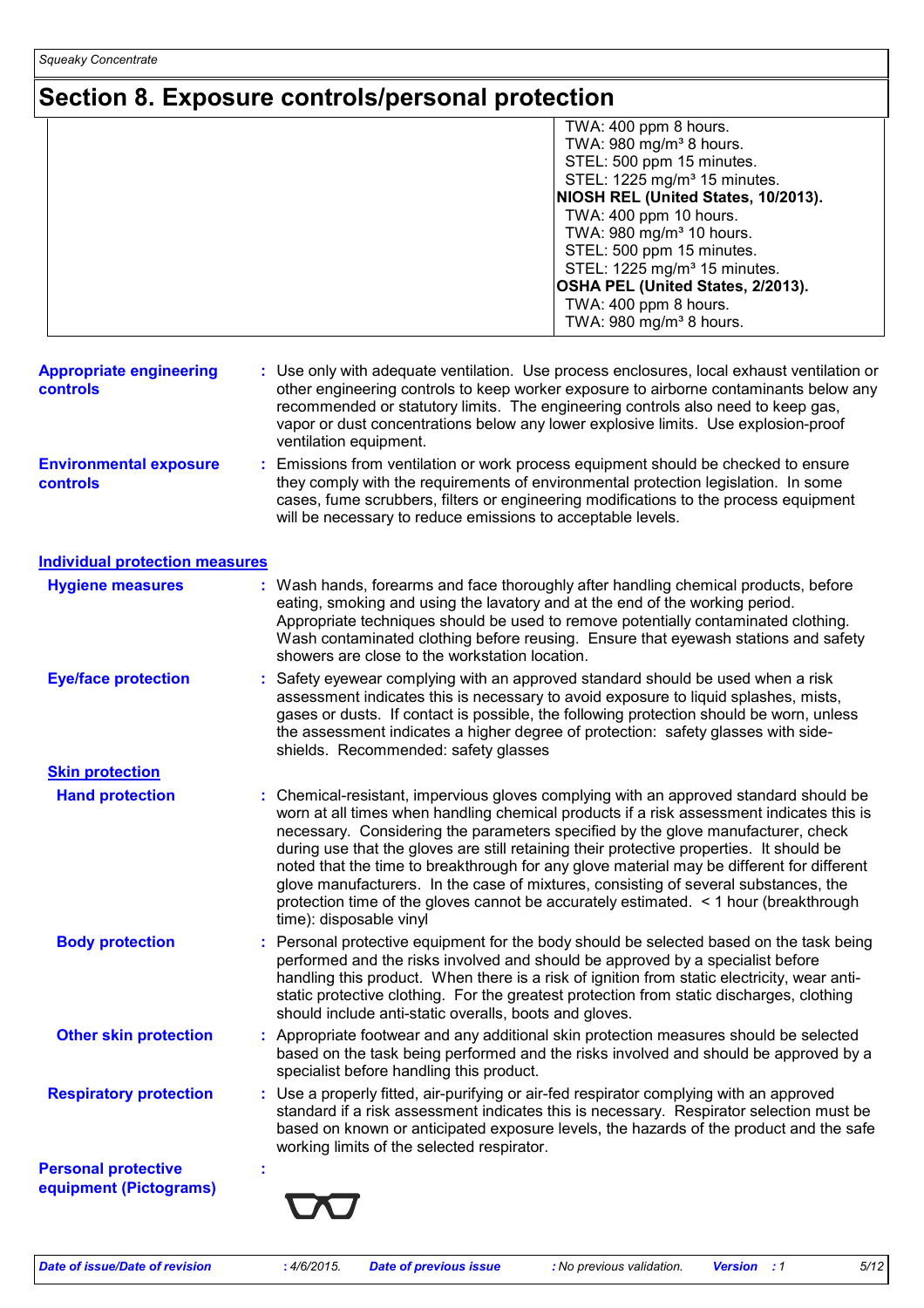### **Section 9. Physical and chemical properties**

| <b>Appearance</b>                                 |                                                                        |
|---------------------------------------------------|------------------------------------------------------------------------|
| <b>Physical state</b>                             | : Liquid.                                                              |
| <b>Color</b>                                      | : Light blue-green.                                                    |
| Odor                                              | $:$ Ether-like.                                                        |
| <b>Odor threshold</b>                             | : Not available.                                                       |
| pH                                                | : 6 to 9                                                               |
| <b>Melting point</b>                              | $:$ Not available.                                                     |
| <b>Boiling point</b>                              | : Not available.                                                       |
| <b>Flash point</b>                                | : Closed cup: $38.333^{\circ}$ C (101 $^{\circ}$ F)                    |
| <b>Evaporation rate</b>                           | : Not available.                                                       |
| <b>Flammability (solid, gas)</b>                  | : Not available.                                                       |
| Lower and upper explosive<br>(flammable) limits   | : Not available.                                                       |
| <b>Vapor pressure</b>                             | : Not available.                                                       |
| <b>Vapor density</b>                              | : Not available.                                                       |
| <b>Relative density</b>                           | : 0.9828                                                               |
| <b>Solubility</b>                                 | : Easily soluble in the following materials: cold water and hot water. |
| <b>Partition coefficient: n-</b><br>octanol/water | : Not available.                                                       |
| <b>Auto-ignition temperature</b>                  | : Not available.                                                       |
| <b>Decomposition temperature</b>                  | : Not available.                                                       |
| <b>Viscosity</b>                                  | $:$ Not available.                                                     |

### **Section 10. Stability and reactivity**

| <b>Reactivity</b>                            | : No specific test data related to reactivity available for this product or its ingredients.                                                                                 |
|----------------------------------------------|------------------------------------------------------------------------------------------------------------------------------------------------------------------------------|
| <b>Chemical stability</b>                    | : The product is stable.                                                                                                                                                     |
| <b>Possibility of hazardous</b><br>reactions | : Under normal conditions of storage and use, hazardous reactions will not occur.                                                                                            |
| <b>Conditions to avoid</b>                   | : Avoid all possible sources of ignition (spark or flame). Do not pressurize, cut, weld,<br>braze, solder, drill, grind or expose containers to heat or sources of ignition. |
| <b>Incompatible materials</b>                | : Reactive or incompatible with the following materials:<br>oxidizing materials                                                                                              |
| <b>Hazardous decomposition</b><br>products   | : Under normal conditions of storage and use, hazardous decomposition products should<br>not be produced.                                                                    |

### **Section 11. Toxicological information**

### **Information on toxicological effects**

#### **Acute toxicity**

| <b>Product/ingredient name</b> | <b>Result</b> | <b>Species</b> | <b>Dose</b> | <b>Exposure</b> |
|--------------------------------|---------------|----------------|-------------|-----------------|
| 1-Methoxypropan-2-ol           | ILD50 Dermal  | Rabbit         | $13$ g/kg   |                 |
|                                | LD50 Oral     | Rat            | 6600 mg/kg  |                 |
| I Isopropyl alcohol            | ILD50 Dermal  | Rabbit         | 12800 mg/kg |                 |
|                                | LD50 Oral     | Rat            | 5000 mg/kg  |                 |

**Irritation/Corrosion**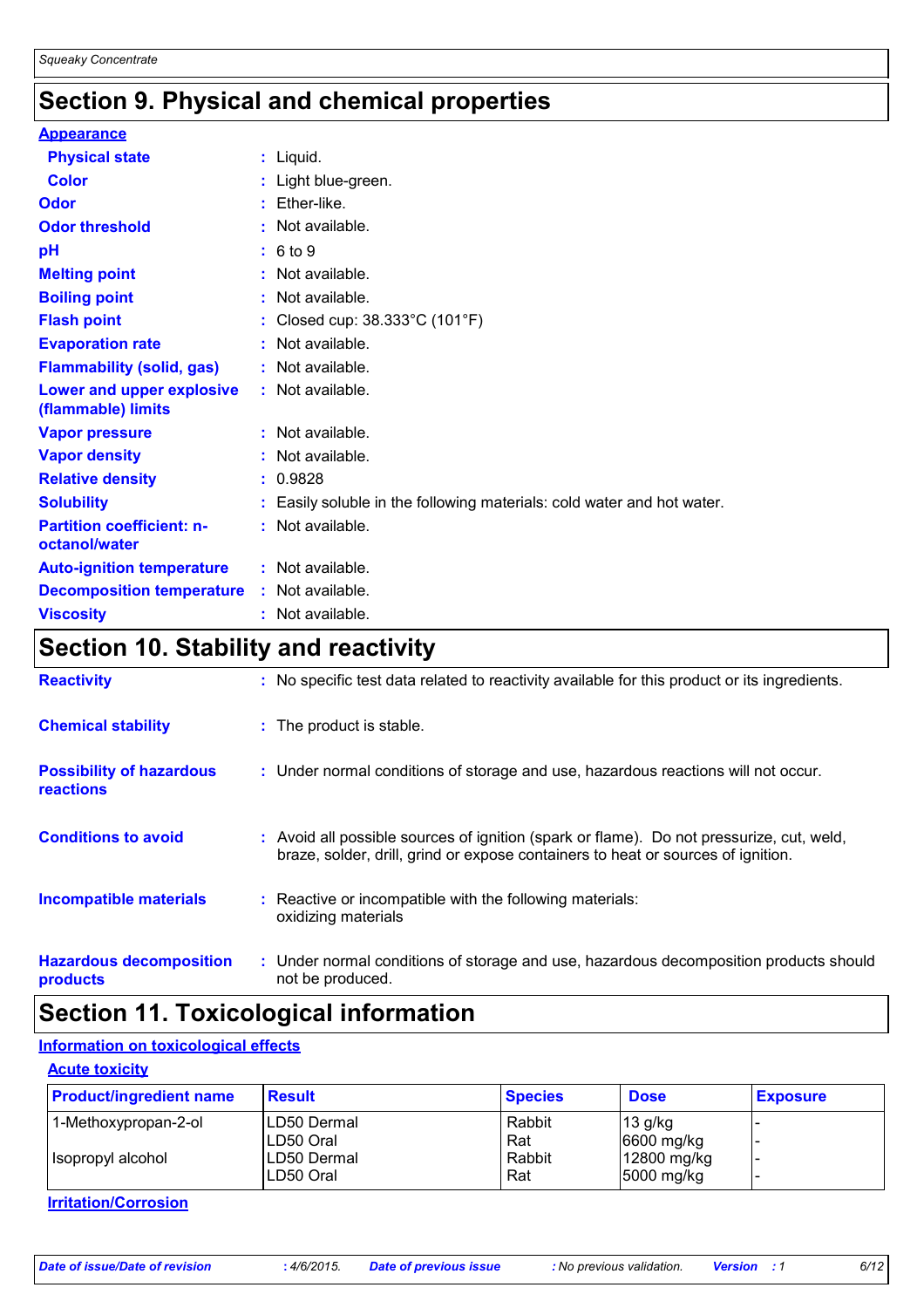## **Section 11. Toxicological information**

| <b>Product/ingredient name</b> | <b>Result</b>            | <b>Species</b> | <b>Score</b> | <b>Exposure</b>            | <b>Observation</b>       |
|--------------------------------|--------------------------|----------------|--------------|----------------------------|--------------------------|
| 1-Methoxypropan-2-ol           | Eyes - Mild irritant     | Rabbit         |              | 24 hours 500<br>milligrams |                          |
|                                | Skin - Mild irritant     | Rabbit         |              | 500<br>milligrams          |                          |
| Isopropyl alcohol              | Eyes - Moderate irritant | Rabbit         |              | 24 hours 100<br>milligrams |                          |
|                                | Eyes - Moderate irritant | Rabbit         |              | 10 milligrams              |                          |
|                                | Eyes - Severe irritant   | Rabbit         |              | 100<br>milligrams          |                          |
|                                | Skin - Mild irritant     | Rabbit         |              | 500<br>milligrams          | $\overline{\phantom{0}}$ |

#### **Sensitization**

Not available.

#### **Mutagenicity**

Not available.

#### **Carcinogenicity**

Not available.

#### **Classification**

| <b>Product/ingredient name</b> | <b>OSHA</b> | <b>IARC</b> | <b>NTP</b> |
|--------------------------------|-------------|-------------|------------|
| Isopropyl alcohol              |             |             |            |

#### **Reproductive toxicity**

Not available.

#### **Teratogenicity**

Not available.

#### **Specific target organ toxicity (single exposure)**

| <b>Name</b>          | <b>Category</b> | <b>Route of</b><br>exposure | <b>Target organs</b> |
|----------------------|-----------------|-----------------------------|----------------------|
| 1-Methoxypropan-2-ol | Category 3      | Not applicable.             | l Narcotic effects   |
| Isopropyl alcohol    | Category 3      | Not applicable.             | l Narcotic effects   |

#### **Specific target organ toxicity (repeated exposure)**

Not available.

#### **Aspiration hazard**

Not available.

| <b>Information on the likely</b> | : Routes of entry anticipated: Oral, Dermal, Inhalation. |
|----------------------------------|----------------------------------------------------------|
| routes of exposure               |                                                          |

| <b>Potential acute health effects</b> |  |  |
|---------------------------------------|--|--|
|                                       |  |  |

| Eye contact         | : No known significant effects or critical hazards. |
|---------------------|-----------------------------------------------------|
| <b>Inhalation</b>   | : No known significant effects or critical hazards. |
| <b>Skin contact</b> | : No known significant effects or critical hazards. |
| <b>Ingestion</b>    | : No known significant effects or critical hazards. |

|                     | Symptoms related to the physical, chemical and toxicological characteristics |
|---------------------|------------------------------------------------------------------------------|
| Eye contact         | : No specific data.                                                          |
| <b>Inhalation</b>   | : No specific data.                                                          |
| <b>Skin contact</b> | : No specific data.                                                          |
| <b>Ingestion</b>    | : No specific data.                                                          |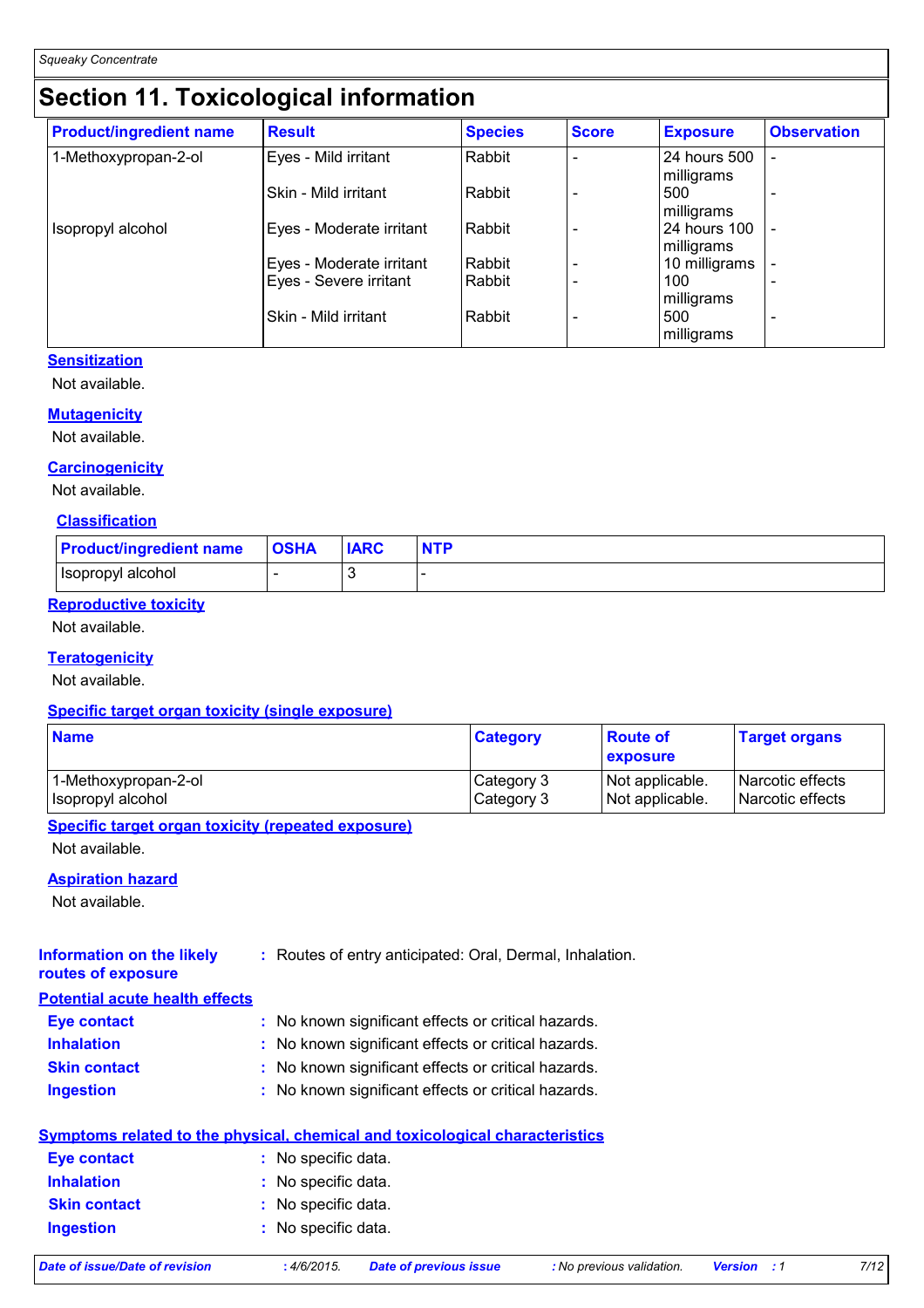### **Section 11. Toxicological information**

#### **Delayed and immediate effects and also chronic effects from short and long term exposure**

| <b>Short term exposure</b>                        |                                                     |
|---------------------------------------------------|-----------------------------------------------------|
| <b>Potential immediate</b><br><b>effects</b>      | $:$ Not available.                                  |
| <b>Potential delayed effects</b>                  | : Not available.                                    |
| Long term exposure                                |                                                     |
| <b>Potential immediate</b><br><b>effects</b>      | $:$ Not available.                                  |
| <b>Potential delayed effects : Not available.</b> |                                                     |
| <b>Potential chronic health effects</b>           |                                                     |
| Not available.                                    |                                                     |
| <b>General</b>                                    | : No known significant effects or critical hazards. |
| <b>Carcinogenicity</b>                            | : No known significant effects or critical hazards. |
| <b>Mutagenicity</b>                               | : No known significant effects or critical hazards. |
| <b>Teratogenicity</b>                             | : No known significant effects or critical hazards. |
| <b>Developmental effects</b>                      | : No known significant effects or critical hazards. |
| <b>Fertility effects</b>                          | : No known significant effects or critical hazards. |

#### **Numerical measures of toxicity**

| <b>Acute toxicity estimates</b> |                  |  |  |  |
|---------------------------------|------------------|--|--|--|
| <b>Route</b>                    | <b>ATE value</b> |  |  |  |
| <b>Oral</b>                     | 56179.8 mg/kg    |  |  |  |

### **Section 12. Ecological information**

#### **Toxicity**

| <b>Product/ingredient name</b> | <b>Result</b>                        | <b>Species</b>                | <b>Exposure</b> |
|--------------------------------|--------------------------------------|-------------------------------|-----------------|
| Isopropyl alcohol              | Acute LC50 1400000 µg/l Marine water | Crustaceans - Crangon crangon | 48 hours        |
|                                | Acute LC50 4200000 µg/l Fresh water  | Fish - Rasbora heteromorpha   | 96 hours        |

#### **Persistence and degradability**

Not available.

#### **Bioaccumulative potential**

| <b>Product/ingredient name</b> | $LoaPow$ | <b>BCF</b> | <b>Potential</b> |
|--------------------------------|----------|------------|------------------|
| 1-Methoxypropan-2-ol           | برسر     |            | low              |
| Isopropyl alcohol              | 0.05     |            | low              |

#### **Mobility in soil**

**Soil/water partition coefficient (KOC)**

**:** Not available.

**Other adverse effects** : No known significant effects or critical hazards.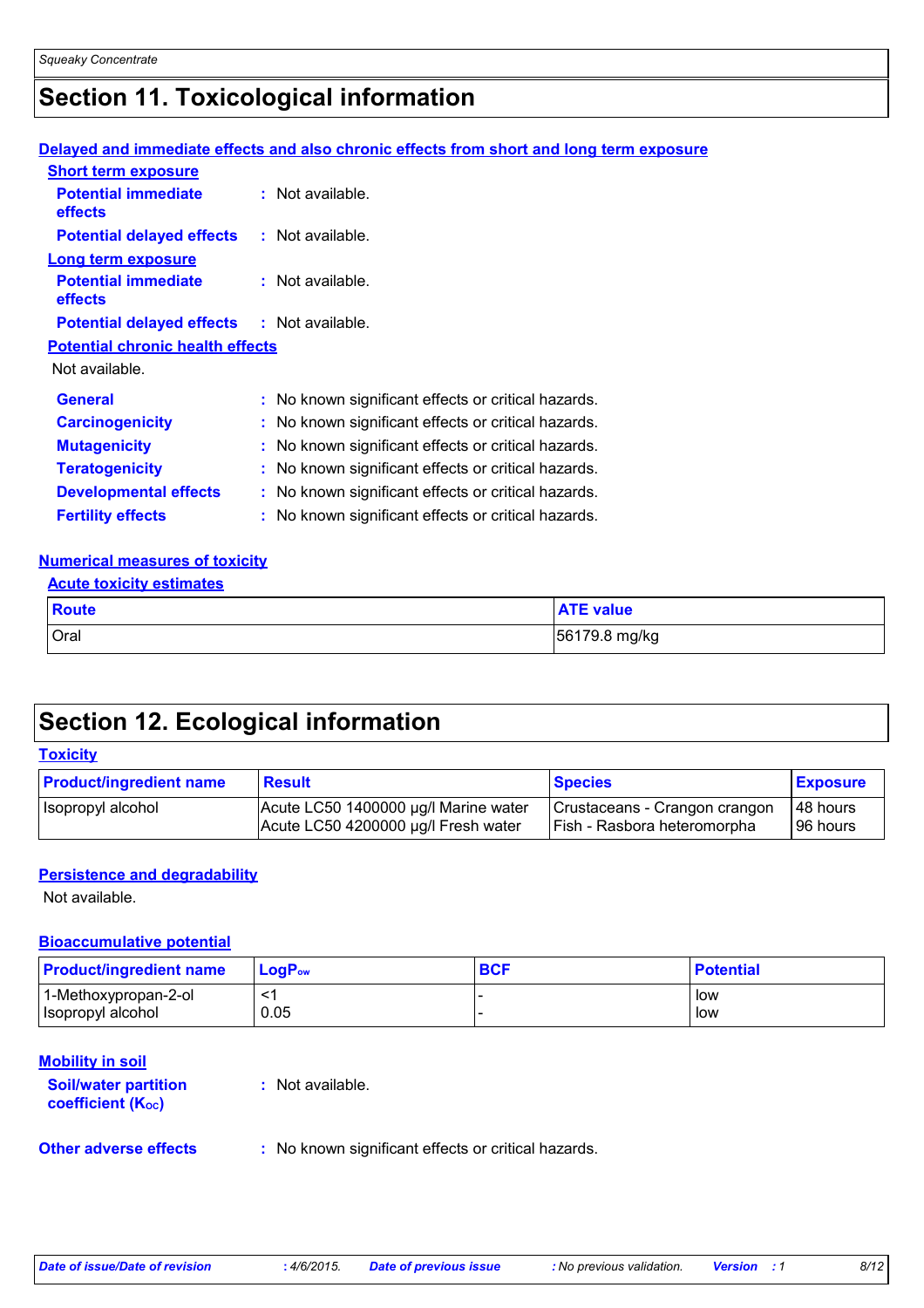### **Section 13. Disposal considerations**

**Disposal methods :**

The generation of waste should be avoided or minimized wherever possible. Disposal of this product, solutions and any by-products should at all times comply with the requirements of environmental protection and waste disposal legislation and any regional local authority requirements. Dispose of surplus and non-recyclable products via a licensed waste disposal contractor. Waste should not be disposed of untreated to the sewer unless fully compliant with the requirements of all authorities with jurisdiction. Waste packaging should be recycled. Incineration or landfill should only be considered when recycling is not feasible. This material and its container must be disposed of in a safe way. Care should be taken when handling emptied containers that have not been cleaned or rinsed out. Empty containers or liners may retain some product residues. Vapor from product residues may create a highly flammable or explosive atmosphere inside the container. Do not cut, weld or grind used containers unless they have been cleaned thoroughly internally. Avoid dispersal of spilled material and runoff and contact with soil, waterways, drains and sewers.

### **Section 14. Transport information**

|                                         | <b>DOT</b><br><b>Classification</b>                                                                                                                                                                                                                                       | <b>TDG</b><br><b>Classification</b>            | <b>Mexico</b><br><b>Classification</b>         | <b>ADR/RID</b>              | <b>IMDG</b>    | <b>IATA</b>                        |
|-----------------------------------------|---------------------------------------------------------------------------------------------------------------------------------------------------------------------------------------------------------------------------------------------------------------------------|------------------------------------------------|------------------------------------------------|-----------------------------|----------------|------------------------------------|
| <b>UN number</b>                        | Not available.                                                                                                                                                                                                                                                            | Not available.                                 | Not available.                                 | Not available.              | Not available. | Not available.                     |
| <b>UN proper</b><br>shipping name       | Not Regulated<br>For Ground<br>Transportation.                                                                                                                                                                                                                            | Not Regulated<br>For Ground<br>Transportation. | Not Regulated<br>For Ground<br>Transportation. | Not available.              | Not available. | Not available.                     |
| <b>Transport</b><br>hazard class(es)    | $\mathfrak{S}$                                                                                                                                                                                                                                                            | 3                                              | 3                                              | 3                           | 3              | 3                                  |
| <b>Packing group</b>                    | $\mathop{\rm III}$                                                                                                                                                                                                                                                        | $\ensuremath{\mathsf{III}}\xspace$             | $\mathop{\rm III}\nolimits$                    | $\mathop{\rm III}\nolimits$ | $\  \ $        | $\ensuremath{\mathsf{III}}\xspace$ |
| <b>Environmental</b><br>hazards         | No.                                                                                                                                                                                                                                                                       | No.                                            | No.                                            | No.                         | No.            | No.                                |
| <b>Additional</b><br><b>information</b> | This product<br>may be re-<br>classified as<br>"Combustible<br>Liquid," unless<br>transported by<br>vessel or<br>aircraft. Non-<br>bulk packages<br>(less than or<br>equal to 119<br>gal) of<br>combustible<br>liquids are not<br>regulated as<br>hazardous<br>materials. |                                                |                                                |                             |                |                                    |

**Special precautions for user** : Transport within user's premises: always transport in closed containers that are upright and secure. Ensure that persons transporting the product know what to do in the event of an accident or spillage.

**Transport in bulk according :** Not available. **to Annex II of MARPOL 73/78 and the IBC Code**

*Date of issue/Date of revision* **:** *4/6/2015. Date of previous issue : No previous validation. Version : 1 9/12*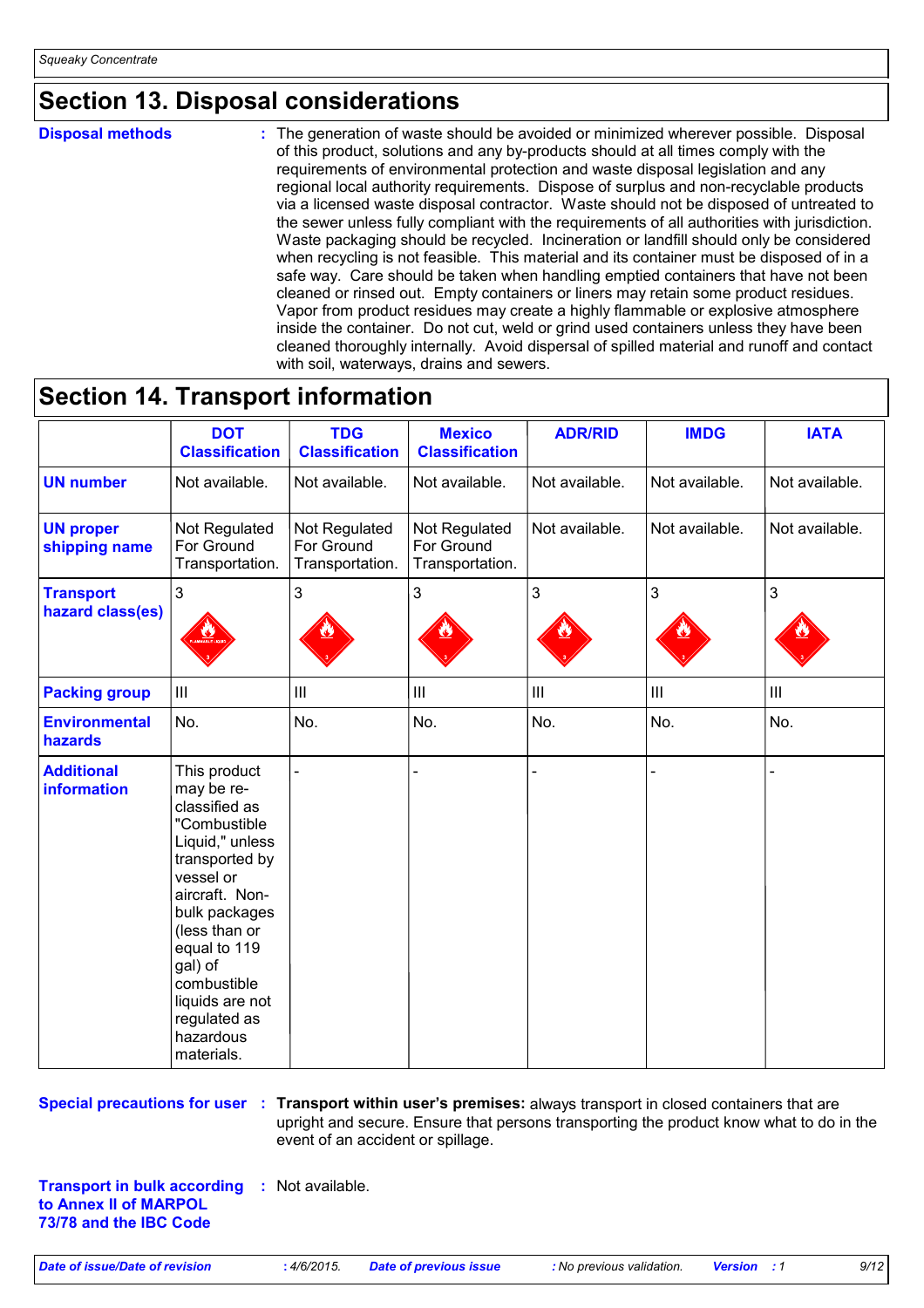### **Section 15. Regulatory information**

| <b>U.S. Federal regulations</b>                                                   |  | : TSCA 8(a) CDR Exempt/Partial exemption: Not determined                                                                                   |                       |                                                |                 |                                                 |                                                 |
|-----------------------------------------------------------------------------------|--|--------------------------------------------------------------------------------------------------------------------------------------------|-----------------------|------------------------------------------------|-----------------|-------------------------------------------------|-------------------------------------------------|
|                                                                                   |  | Not determined.<br>Clean Water Act (CWA) 307: disodium [29H,31H-phthalocyaninedisulphonato(4-)-N29,<br>N30, N31, N32] cuprate (2-); copper |                       |                                                |                 |                                                 |                                                 |
|                                                                                   |  | Clean Water Act (CWA) 311: sodium hydroxide                                                                                                |                       |                                                |                 |                                                 |                                                 |
| <b>Clean Air Act Section 112</b><br>(b) Hazardous Air<br><b>Pollutants (HAPs)</b> |  | : Not listed                                                                                                                               |                       |                                                |                 |                                                 |                                                 |
| <b>Clean Air Act Section 602</b><br><b>Class I Substances</b>                     |  | : Not listed                                                                                                                               |                       |                                                |                 |                                                 |                                                 |
| <b>Clean Air Act Section 602</b><br><b>Class II Substances</b>                    |  | : Not listed                                                                                                                               |                       |                                                |                 |                                                 |                                                 |
| <b>DEA List I Chemicals</b><br>(Precursor Chemicals)                              |  | : Not listed                                                                                                                               |                       |                                                |                 |                                                 |                                                 |
| <b>DEA List II Chemicals</b><br><b>(Essential Chemicals)</b>                      |  | : Not listed                                                                                                                               |                       |                                                |                 |                                                 |                                                 |
| <b>SARA 302/304</b>                                                               |  |                                                                                                                                            |                       |                                                |                 |                                                 |                                                 |
| <b>Composition/information on ingredients</b>                                     |  |                                                                                                                                            |                       |                                                |                 |                                                 |                                                 |
| No products were found.                                                           |  |                                                                                                                                            |                       |                                                |                 |                                                 |                                                 |
| <b>SARA 304 RQ</b>                                                                |  | : Not applicable.                                                                                                                          |                       |                                                |                 |                                                 |                                                 |
| <b>SARA 311/312</b>                                                               |  |                                                                                                                                            |                       |                                                |                 |                                                 |                                                 |
| <b>Classification</b>                                                             |  | $:$ Fire hazard                                                                                                                            |                       |                                                |                 |                                                 |                                                 |
| <b>Composition/information on ingredients</b>                                     |  |                                                                                                                                            |                       |                                                |                 |                                                 |                                                 |
| <b>Name</b>                                                                       |  | $\frac{9}{6}$                                                                                                                              | <b>Fire</b><br>hazard | <b>Sudden</b><br>release of<br><b>pressure</b> | <b>Reactive</b> | <b>Immediate</b><br>(acute)<br>health<br>hazard | <b>Delayed</b><br>(chronic)<br>health<br>hazard |

#### **SARA 313**

|                                           | <b>Product name</b> | <b>CAS number</b> | $\frac{9}{6}$ |
|-------------------------------------------|---------------------|-------------------|---------------|
| <b>Form R - Reporting</b><br>requirements | I Isopropyl alcohol | 67-63-0           | $\geq 5 - 5$  |
| <b>Supplier notification</b>              | Isopropyl alcohol   | 67-63-0           | $\geq 5 - 5$  |

1-Methoxypropan-2-ol  $|z_5 - 10|$  Yes. No. No. Yes. No. Isopropyl alcohol ≥5 - <9 Yes. No. No. Yes. No.

SARA 313 notifications must not be detached from the SDS and any copying and redistribution of the SDS shall include copying and redistribution of the notice attached to copies of the SDS subsequently redistributed.

**State regulations**

| Date of issue/Date of revision                                             | : 4/6/2015. | <b>Date of previous issue</b>                                                                                                    | : No previous validation. | <b>Version</b> : 1 | 10/12 |
|----------------------------------------------------------------------------|-------------|----------------------------------------------------------------------------------------------------------------------------------|---------------------------|--------------------|-------|
| Not listed.                                                                |             |                                                                                                                                  |                           |                    |       |
| <b>Montreal Protocol (Annexes A, B, C, E)</b>                              |             |                                                                                                                                  |                           |                    |       |
| Not listed.                                                                |             |                                                                                                                                  |                           |                    |       |
| <b>Chemical Weapon Convention List Schedules I, II &amp; III Chemicals</b> |             |                                                                                                                                  |                           |                    |       |
| <b>International requlations</b>                                           |             |                                                                                                                                  |                           |                    |       |
| <b>Pennsylvania</b>                                                        |             | : The following components are listed: 2-PROPANOL, 1-METHOXY-; Isopropanol                                                       |                           |                    |       |
| <b>New Jersey</b>                                                          |             | : The following components are listed: PROPYLENE GLYCOL MONOMETHYL ETHER;<br>1-METHOXY-2-PROPANOL; ISOPROPYL ALCOHOL; 2-PROPANOL |                           |                    |       |
| <b>New York</b>                                                            |             | : None of the components are listed.                                                                                             |                           |                    |       |
| <b>Massachusetts</b>                                                       |             | : The following components are listed: PROPYLENE GLYCOL METHYL ETHER;<br><b>ISOPROPYL ALCOHOL</b>                                |                           |                    |       |
|                                                                            |             |                                                                                                                                  |                           |                    |       |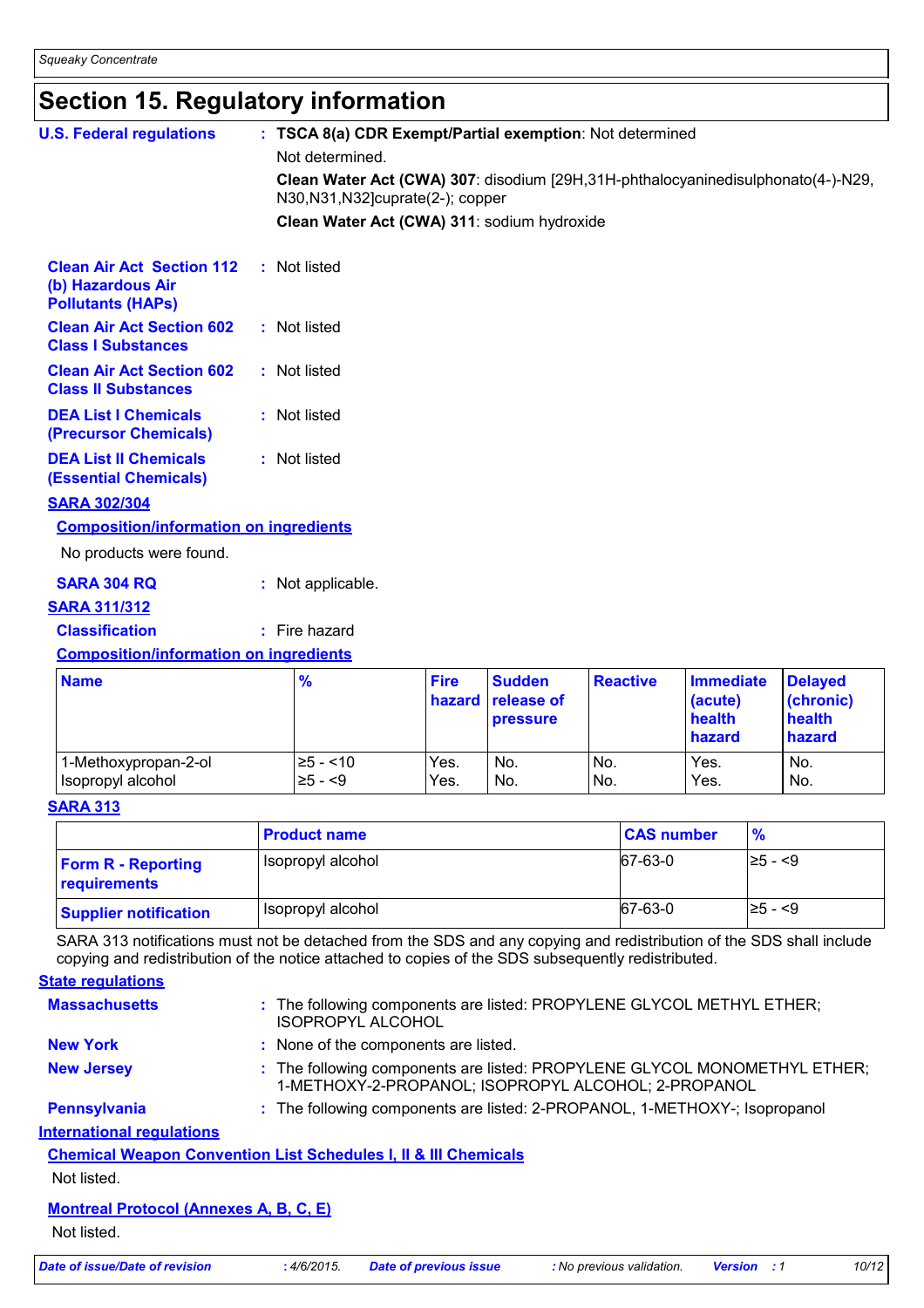### **Section 15. Regulatory information**

| Secuon 19. Reguiatory information                     |                                                              |  |  |  |  |  |  |
|-------------------------------------------------------|--------------------------------------------------------------|--|--|--|--|--|--|
|                                                       | <b>Stockholm Convention on Persistent Organic Pollutants</b> |  |  |  |  |  |  |
| Not listed.                                           |                                                              |  |  |  |  |  |  |
|                                                       | <b>Rotterdam Convention on Prior Inform Consent (PIC)</b>    |  |  |  |  |  |  |
| Not listed.                                           |                                                              |  |  |  |  |  |  |
| <b>UNECE Aarhus Protocol on POPs and Heavy Metals</b> |                                                              |  |  |  |  |  |  |
| Not listed.                                           |                                                              |  |  |  |  |  |  |
| <u>International lists</u>                            |                                                              |  |  |  |  |  |  |
| <b>National inventory</b>                             |                                                              |  |  |  |  |  |  |
| <b>Australia</b>                                      | Not determined.                                              |  |  |  |  |  |  |
| <b>Canada</b>                                         | Not determined.                                              |  |  |  |  |  |  |
| <b>China</b>                                          | Not determined.                                              |  |  |  |  |  |  |
| <b>Europe</b>                                         | Not determined.                                              |  |  |  |  |  |  |
| <b>Japan</b>                                          | Not determined.                                              |  |  |  |  |  |  |
| <b>Malaysia</b>                                       | Not determined.                                              |  |  |  |  |  |  |
| <b>New Zealand</b>                                    | Not determined.                                              |  |  |  |  |  |  |

| <b>Philippines</b>       | : Not determined. |
|--------------------------|-------------------|
| <b>Republic of Korea</b> | : Not determined. |

**Taiwan :** Not determined.

### **Section 16. Other information**

#### **Hazardous Material Information System (U.S.A.)**



**Caution: HMIS® ratings are based on a 0-4 rating scale, with 0 representing minimal hazards or risks, and 4 representing significant hazards or risks Although HMIS® ratings are not required on SDSs under 29 CFR 1910. 1200, the preparer may choose to provide them. HMIS® ratings are to be used with a fully implemented HMIS® program. HMIS® is a registered mark of the National Paint & Coatings Association (NPCA). HMIS® materials may be purchased exclusively from J. J. Keller (800) 327-6868.**

**The customer is responsible for determining the PPE code for this material.**

#### **National Fire Protection Association (U.S.A.)**



**Reprinted with permission from NFPA 704-2001, Identification of the Hazards of Materials for Emergency Response Copyright ©1997, National Fire Protection Association, Quincy, MA 02269. This reprinted material is not the complete and official position of the National Fire Protection Association, on the referenced subject which is represented only by the standard in its entirety.**

**Copyright ©2001, National Fire Protection Association, Quincy, MA 02269. This warning system is intended to be interpreted and applied only by properly trained individuals to identify fire, health and reactivity hazards of chemicals. The user is referred to certain limited number of chemicals with recommended classifications in NFPA 49 and NFPA 325, which would be used as a guideline only. Whether the chemicals are classified by NFPA or not, anyone using the 704 systems to classify chemicals does so at their own risk.**

#### **Procedure used to derive the classification**

|                                | <b>Classification</b> |                               | <b>Justification</b> |                           |                    |       |
|--------------------------------|-----------------------|-------------------------------|----------------------|---------------------------|--------------------|-------|
| Flam. Lig. 3, H226             |                       |                               |                      | On basis of test data     |                    |       |
| Date of issue/Date of revision | :4/6/2015.            | <b>Date of previous issue</b> |                      | : No previous validation. | <b>Version</b> : 1 | 11/12 |